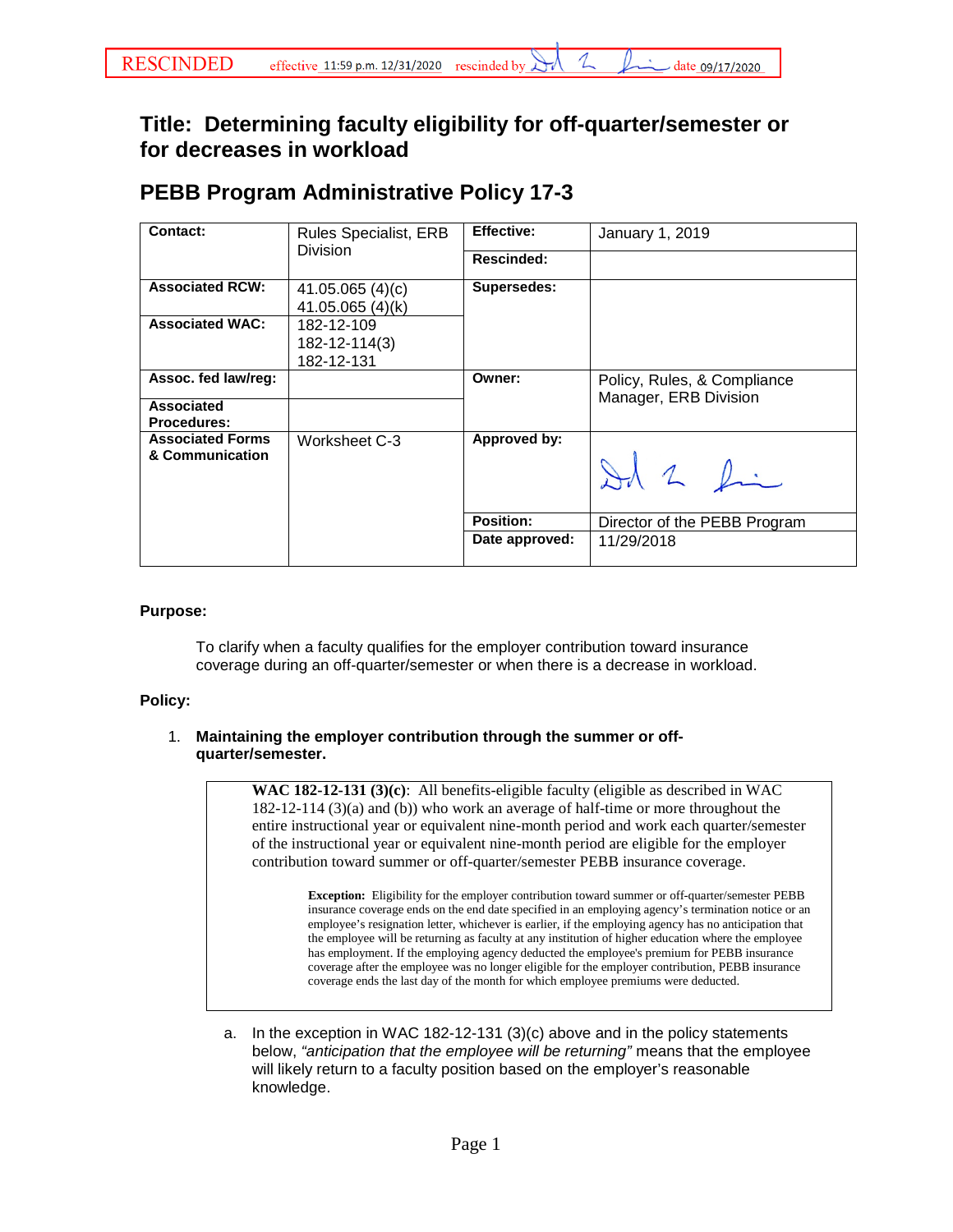- b. To maintain the employer contribution through stacking, faculty must notify employers whether they are working as faculty at other institutions of higher education (WAC 182-12-114 (3)(b) and PEBB Program Administrative Policy 11- 1). If the faculty has made this notification, then employers must assess whether the employee will likely return to any of the employing institutions in order to determine eligibility for the employer contribution over the summer or offquarter/semester.
- c. A faculty who returns to a faculty position to work a second consecutive instructional year or equivalent nine-month period will be *presumed to return* after the off-quarter/season.

For example, a faculty works three consecutive quarters and averages half-time or more throughout the entire instructional year. The institution(s) does not anticipate that they will need the position filled the following instructional year, and so do not provide the employer contribution over the summer. The following fall quarter, the faculty returns to employment at any institution of higher education. If the faculty again works an average of half-time or more throughout the entire instructional year, then the institution(s) must provide the employer contribution for benefits the following summer.

- d. Faculty who resign or retire after working an instructional year:
	- i. A faculty who resigns after working an instructional year or nine-month equivalent must still be considered for the employer contribution toward summer or off-quarter/semester benefits if they are anticipated to return under the criteria of (a) and (b) above. However, the resigning faculty will not be *presumed to return* as described in (c) above.

For example, a faculty retires after working for twenty years as a fulltime faculty at a university. She submits a letter with a resignation date at the end of the instructional year. She is likely to teach a few classes at a community college the following fall quarter. The faculty would be anticipated to return under the criteria of (a) and (b) above, so the original institution must provide the employer contribution over the summer.

- ii. If a faculty who resigns after working an instructional year or nine-month equivalent does not anticipate returning under the criteria of (a) and (b) above, then eligibility for the employer contribution ends the earlier of these two dates:
	- On the date specified in the resignation letter as the date of resignation; OR
	- At the end of the off-quarter/semester or summer.
- 2. **Decrease in workload.** The statements below apply only to temporary decreases in faculty workloads.
	- a. A decrease in workload does not include:
		- i. When the employee or employer terminates the employment relationship. See WAC 182-12-131(7) for rules about this circumstance.
		- ii. Renegotiations of the employment terms and conditions (i.e., the employee voluntarily moves to a new position). See WAC 182-12-131(7) for rules regarding this circumstance.